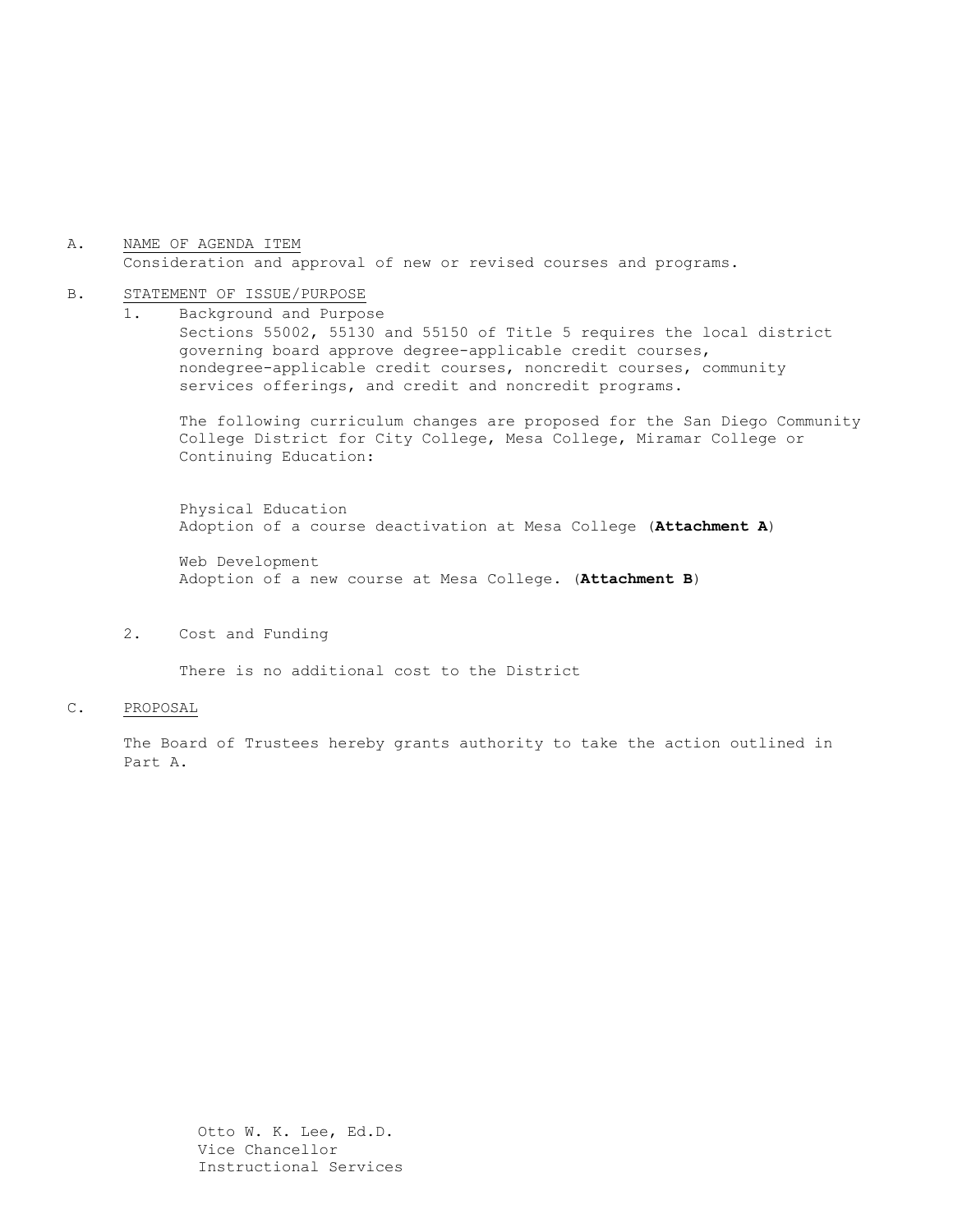# **ACTION**

Adoption of a course deactivation at Mesa College.

Proposed course deactivation at Mesa College (not active at any college):

#### **190 Cheerleading**

### **48 - 108 hours lab, 1-2 units Letter Grade or Pass/No Pass Option**

*Limitation on Enrollment:* Tryout or Audition. This course provides instruction in cheerleading skills and routines. Proper body alignment, technique, safety, performance and cooperative work with others in the class is emphasized. Students demonstrate increased development of strength, flexibility, and endurance through physical training and practice of cheerleading skills and routines. Students utilize skills learned through the performance of routines at selected intercollegiate athletic contests at Mesa College. This course may be taken four times for credit. Students must demonstrate increased proficiency and skill attainment with each repetition. (FT) Associate Degree Credit & transfer to CSU and/or private colleges and universities.